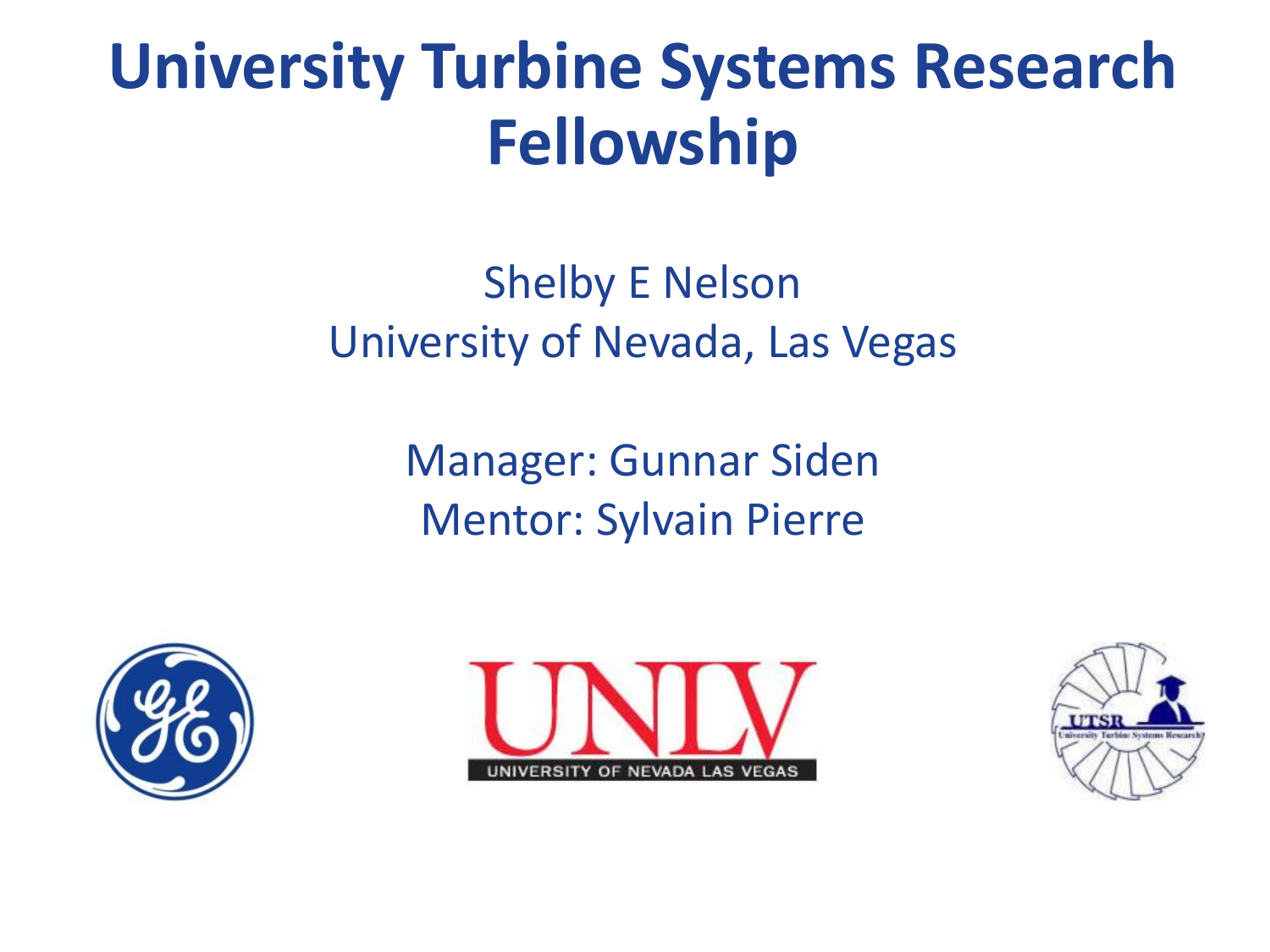### **Summary**

- MATLAB Script
- Part-Span Shroud Cascade
	- ICEM Meshing
	- Pressure Ratio Sweep
- Phase I Rig
	- Tip Clearance
	- Reynolds Number

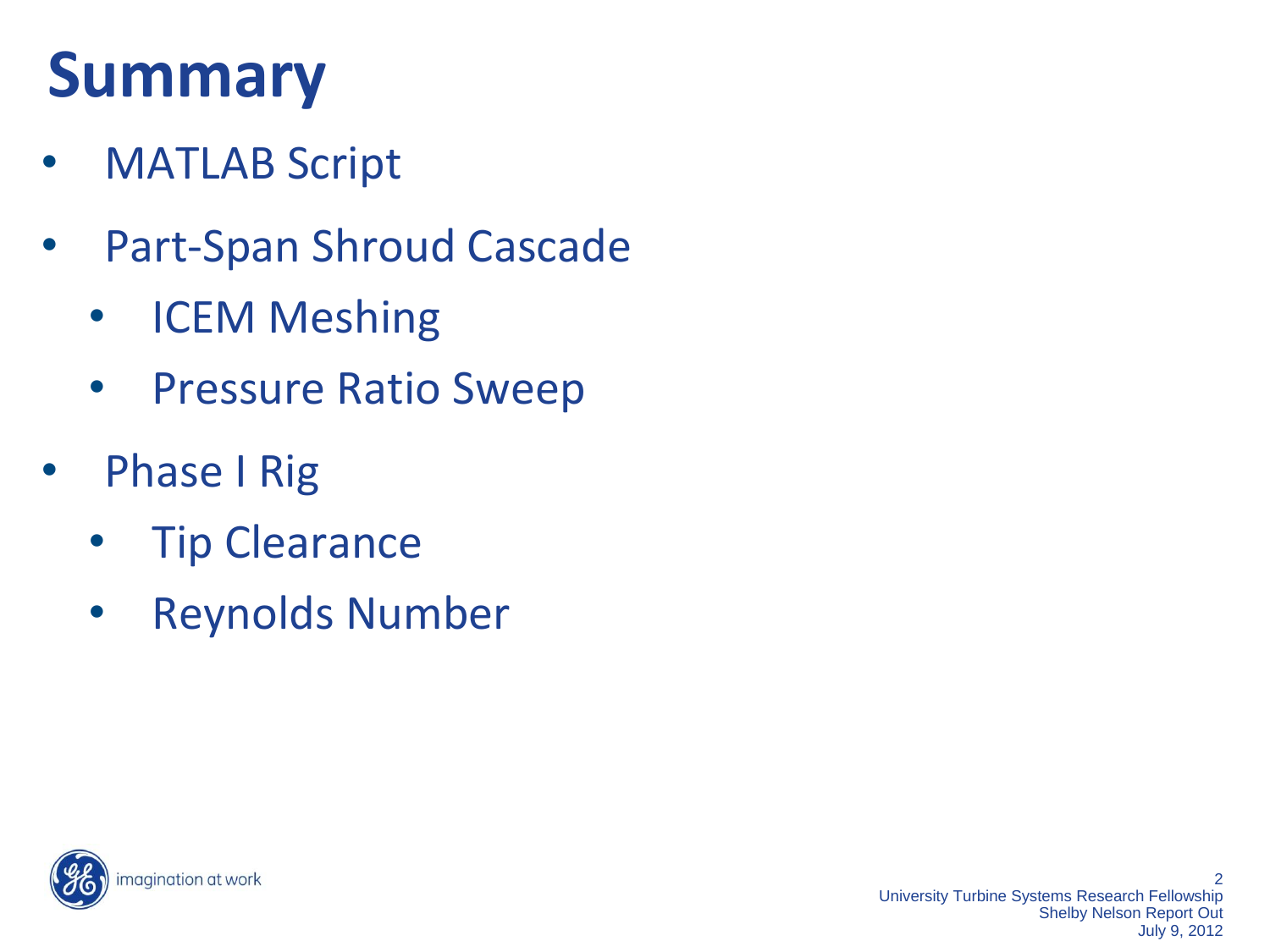#### **MATLAB Script to Plot Transient Loading**

- A MATLAB script was developed to plot transient loadings at different spans
- Data files from CFD at each time step were read in for one specific span
- Code needs to be generalized and more user friendly

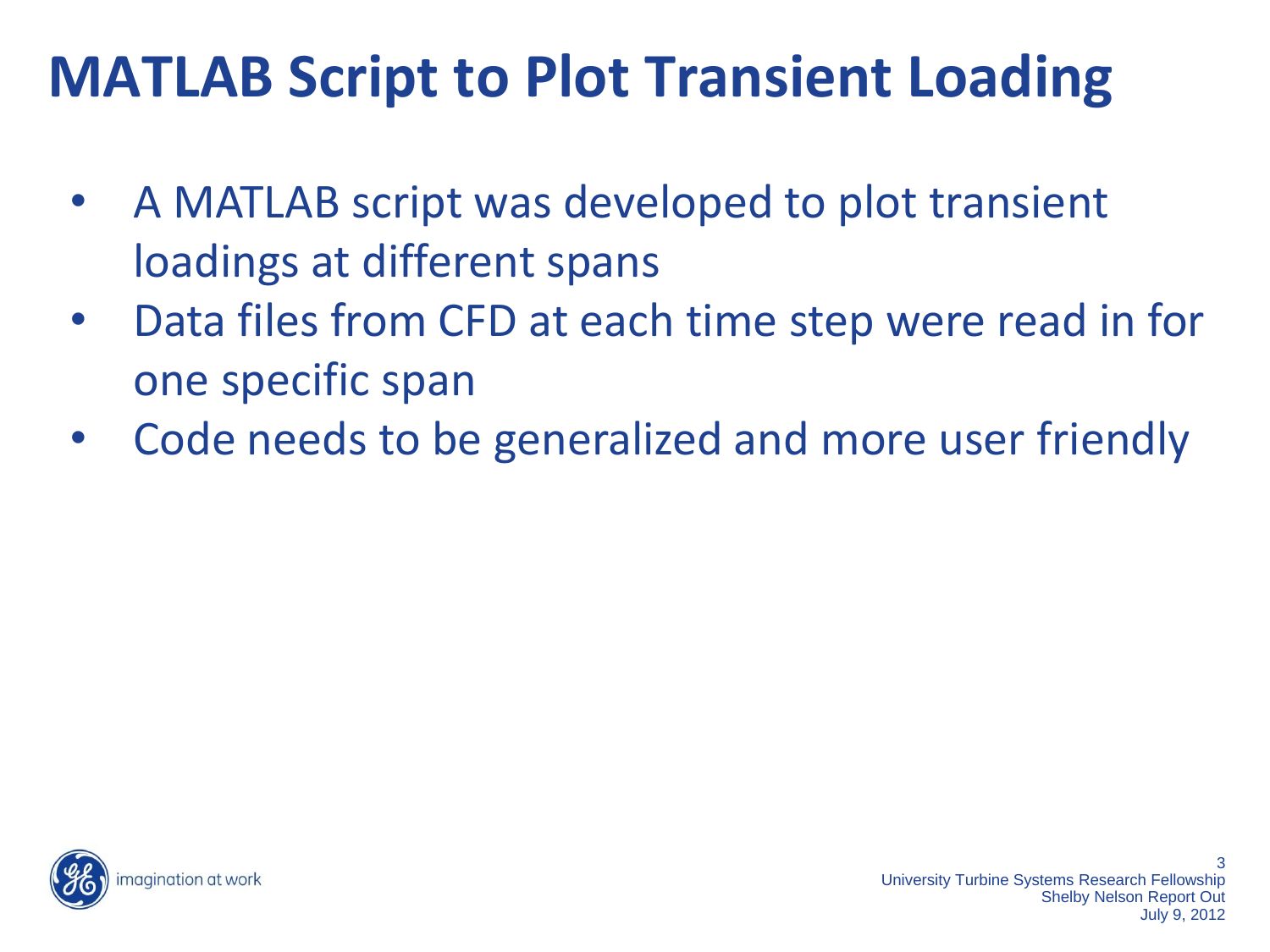#### **MATLAB Script Output**

#### **Loading Diagram**





4 University Turbine Systems Research Fellowship Shelby Nelson Report Out July 9, 2012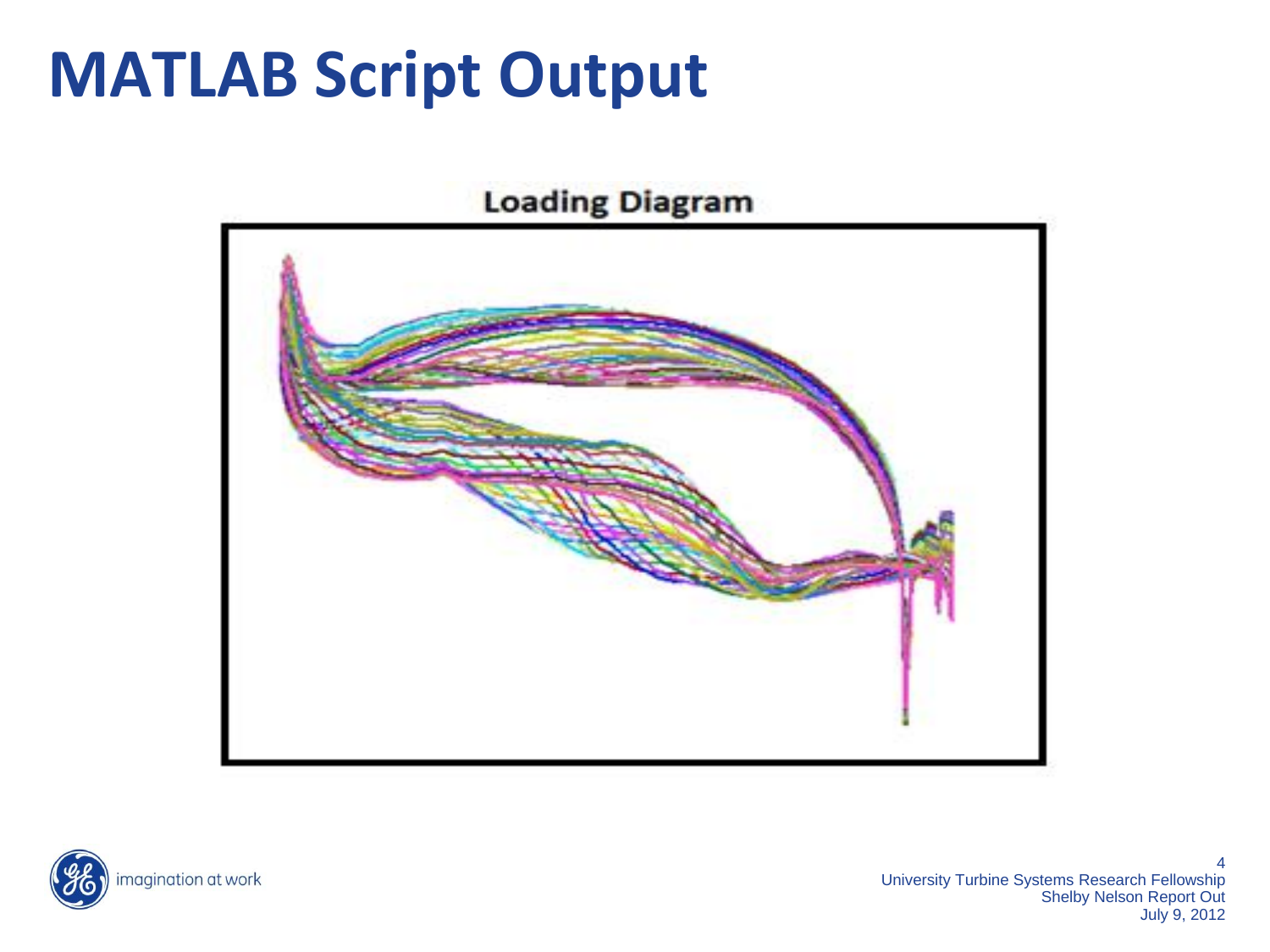# **Part-Span Shroud (PSS) Cascade**

- PSS used in steam turbine last stage buckets
- ICEM meshing techniques of 2D cross-section
- Contour plots of PSS and no PSS



PSS connecting two buckets Test Rig Set-Up



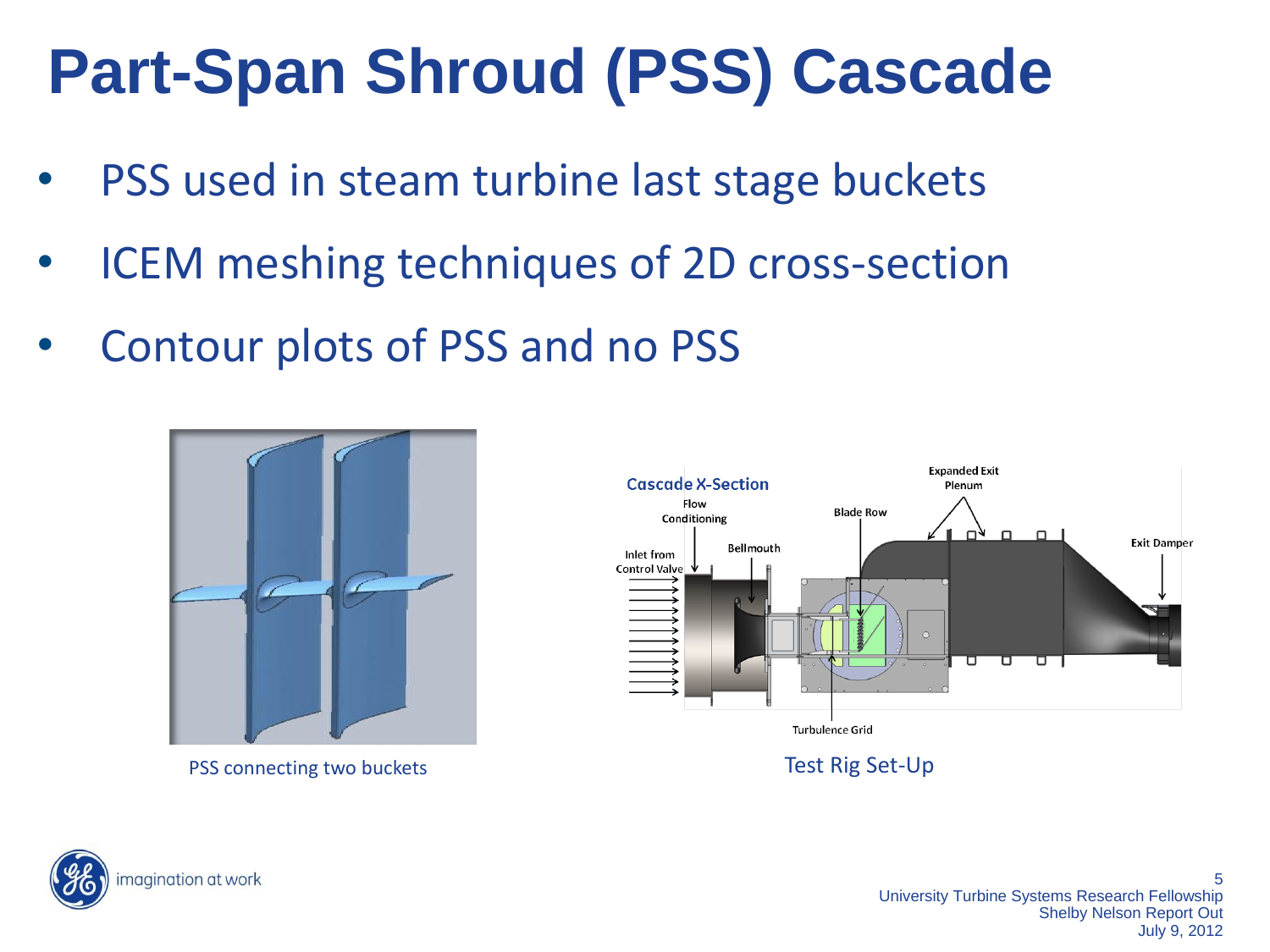# **ICEM Meshing Techniques**

- Meshed a 2-D cross-section of the whole PSS rig
- 2-D tet mesh (unstructured grid) needs finer resolution around airfoil to accurately reflect the curved geometry
- Prism mesh (structured grid) should be along surfaces to capture boundary layer
- High mesh resolution around airfoil made it difficult to add prism mesh



Fine mesh around airfoil

Close-up of high mesh resolution around leading edge



Prism mesh on boundary surface



6 University Turbine Systems Research Fellowship Shelby Nelson Report Out July 9, 2012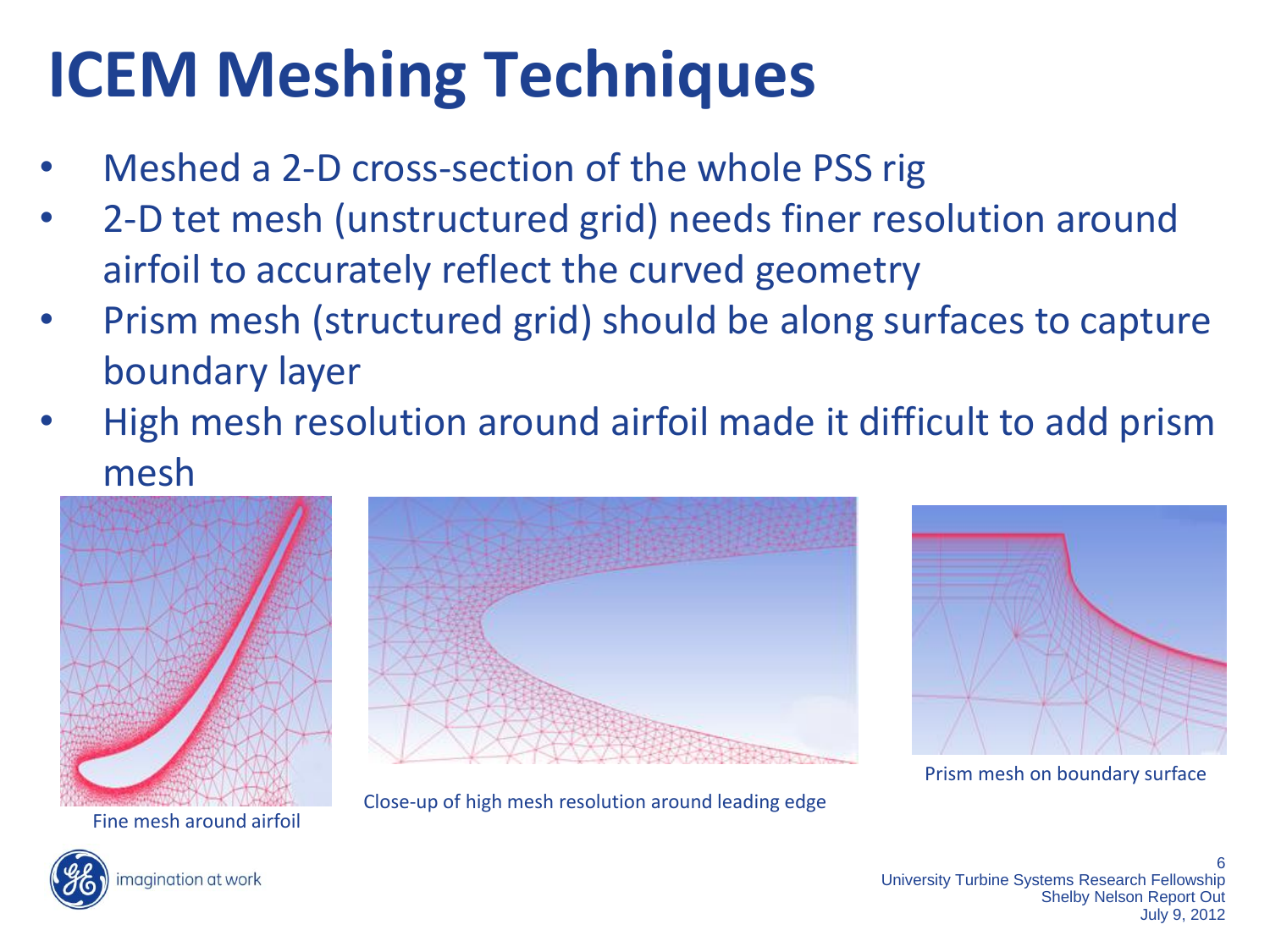#### **Contour Plots of Mach Number Show Effects of PSS**

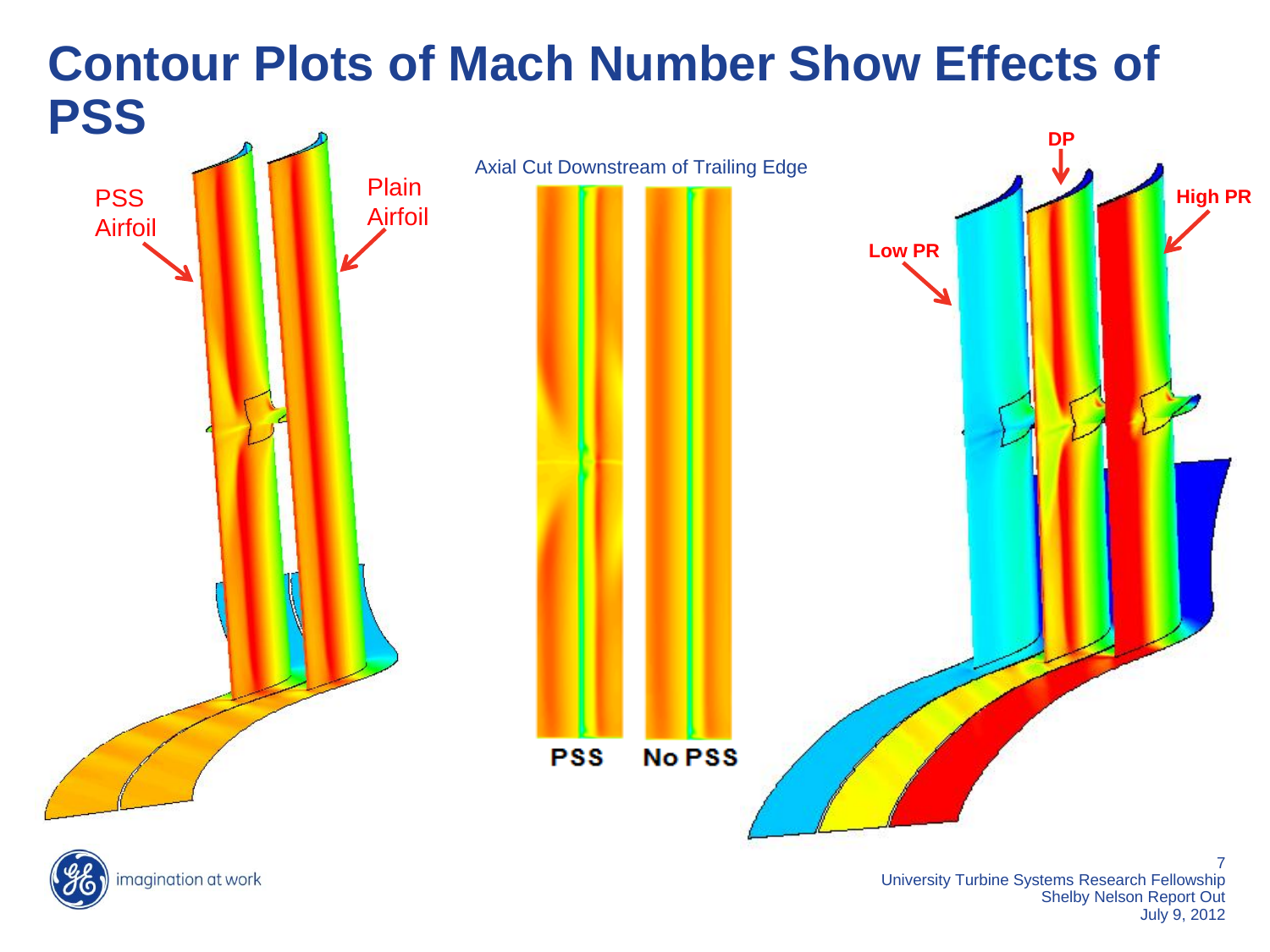# **NGGT Phase I Rig**



- Rig data is used to validate CFD
- Tip Clearance and Reynolds number sensitivity studies show variations between data and CFD
- Phase I Rig is  $1/5$ <sup>th</sup> scaled model of the 7FB engine
- Rig is used to study turbine only
- Cooling circuits simulate secondary flow





8 University Turbine Systems Research Fellowship Shelby Nelson Report Out July 9, 2012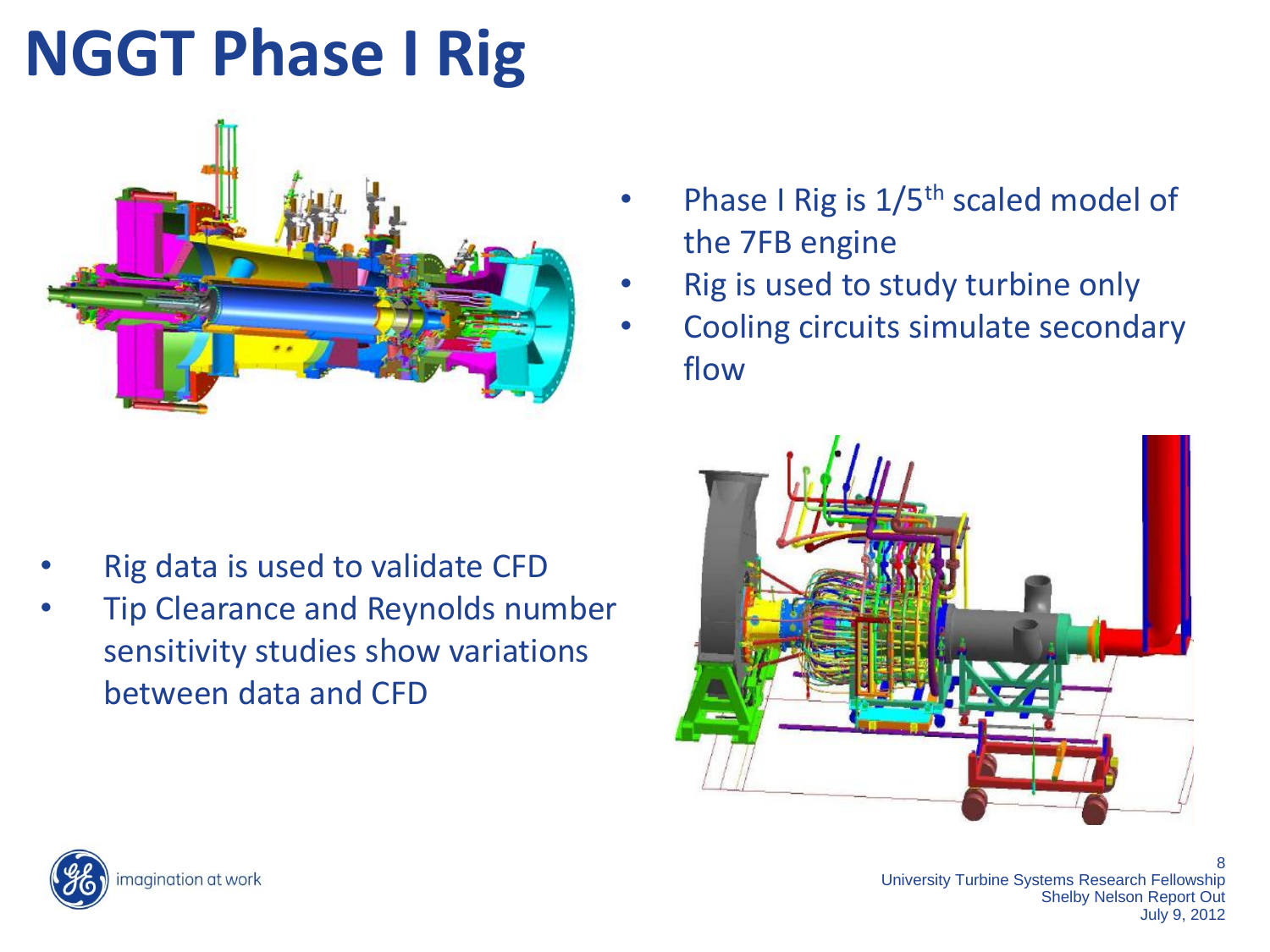# **Tip Clearance Sensitivity Study**

- Tip clearance was varied around a design point to study effects on performance
- Rig test data was compared with results from CFD
- Squealer tip geometry was compared to flat tip geometry and rig data

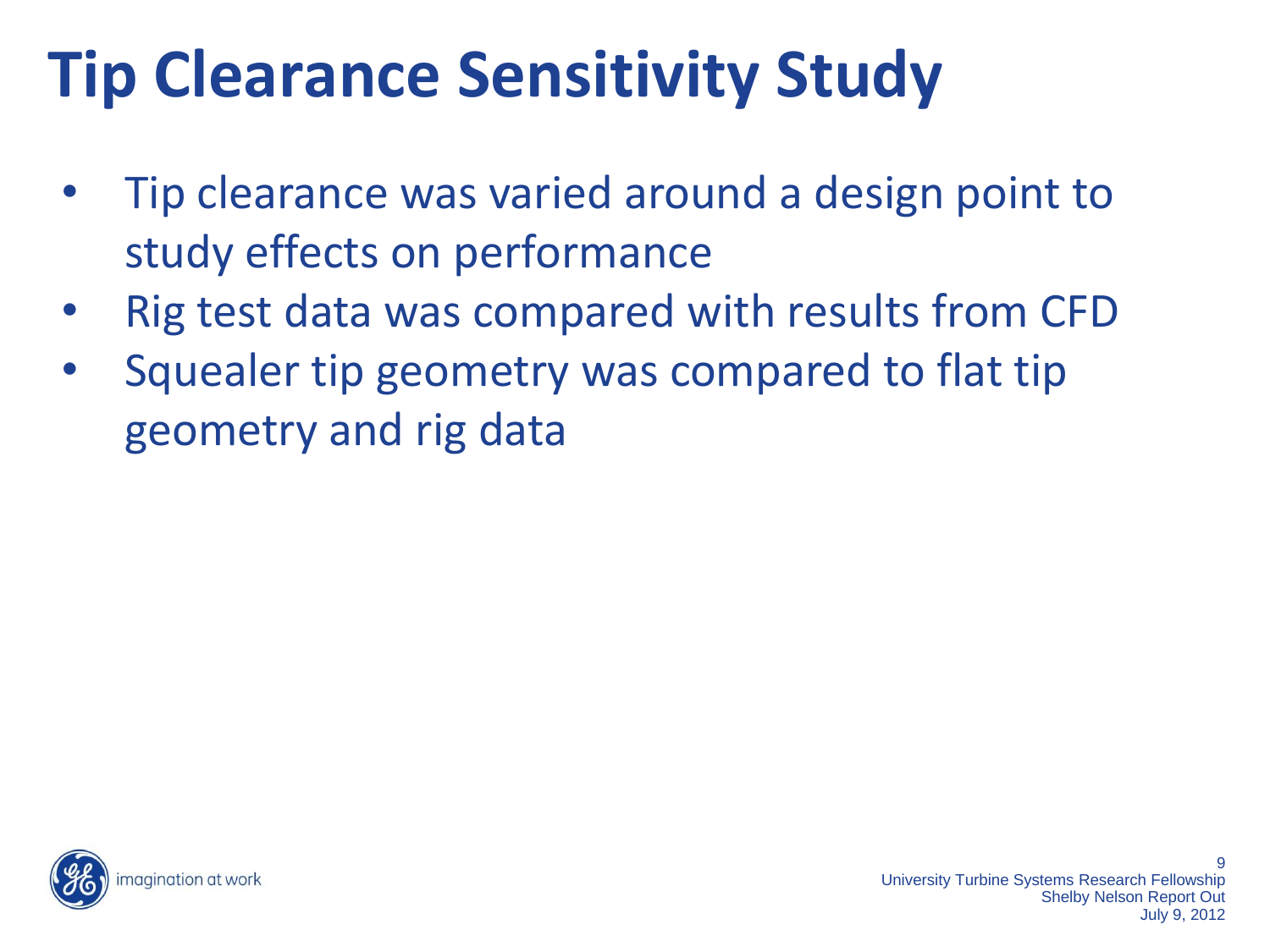# **Performance Effects**



#### **Overall Efficiency**

- Performance decreases as tip clearance increases
- CFD is more pessimistic than rig test data
	- Streamline contour plots show low pressure vortex from leakage flow
	- Vortex eventual mixes out downstream but still contributes to loss



 $1<sub>0</sub>$ University Turbine Systems Research Fellowship Shelby Nelson Report Out July 9, 2012



nagination at work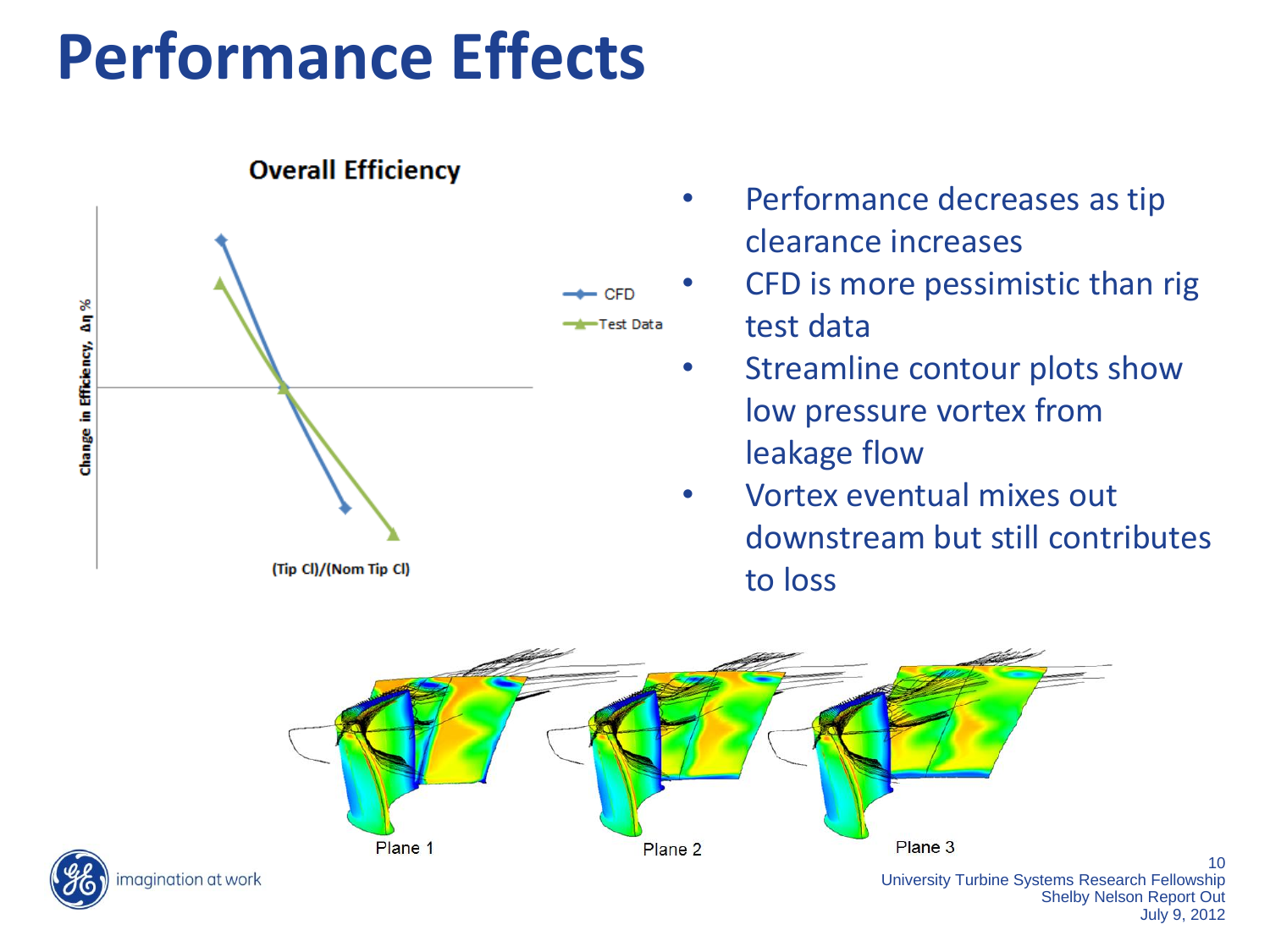# **Rig Data vs CFD**

- A traverse probe measures total pressure and temperature continuously along the radial direction
- Kiel heads measure the total pressure and temperature at discrete points on the leading edge of an airfoil.
	- Data matches CFD fairly well at kiel head locations



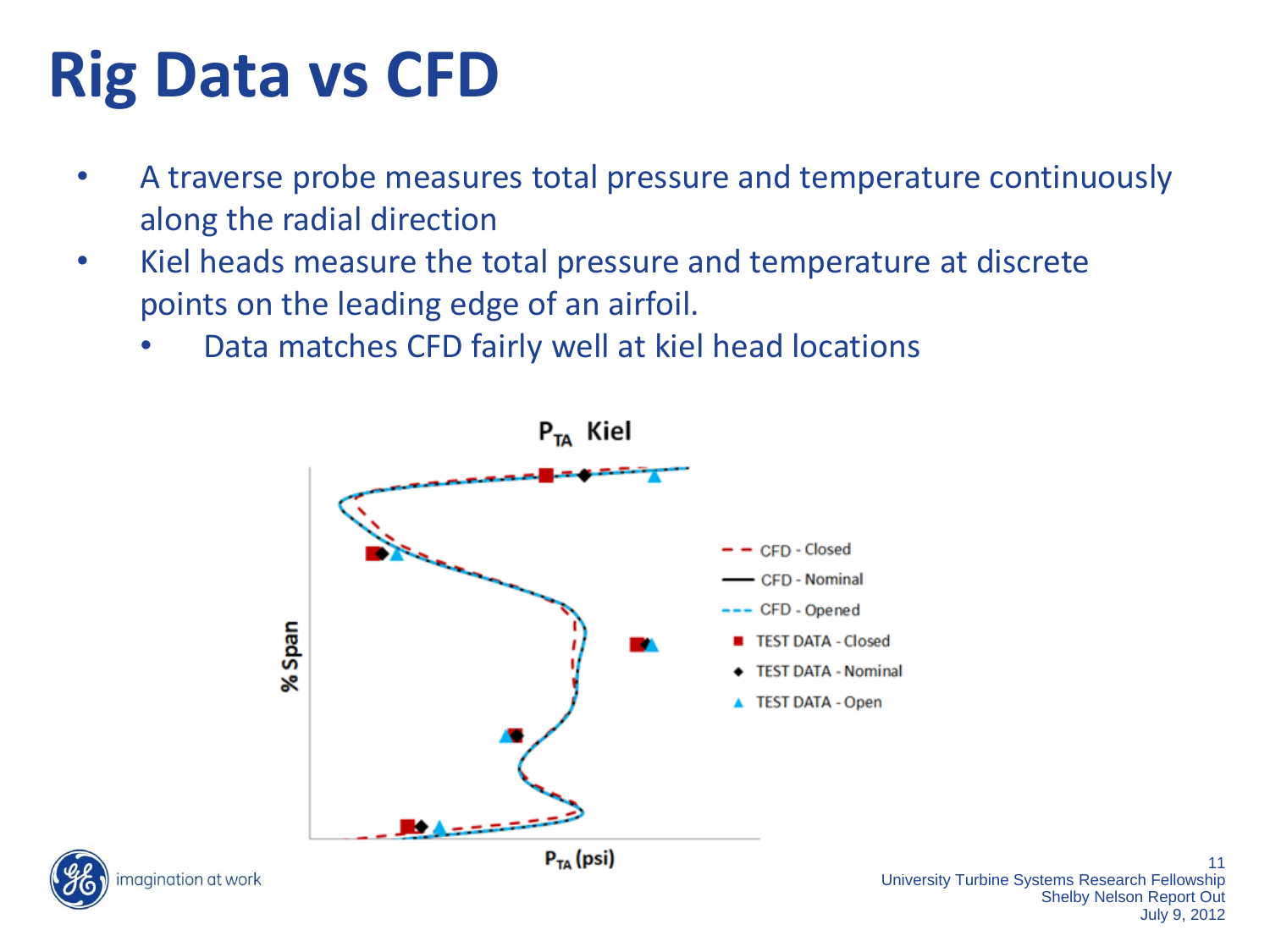# Squealer Tip Geometry

- Flat tip buckets are modeled in CFD for simplicity
- Squealer tip is actual geometry
	- Reduces over tip leakage
- Loss is seen in the streamline plots (below)
	- Flat tip shows a stronger vortex from flow leaking over the tip meaning higher loss





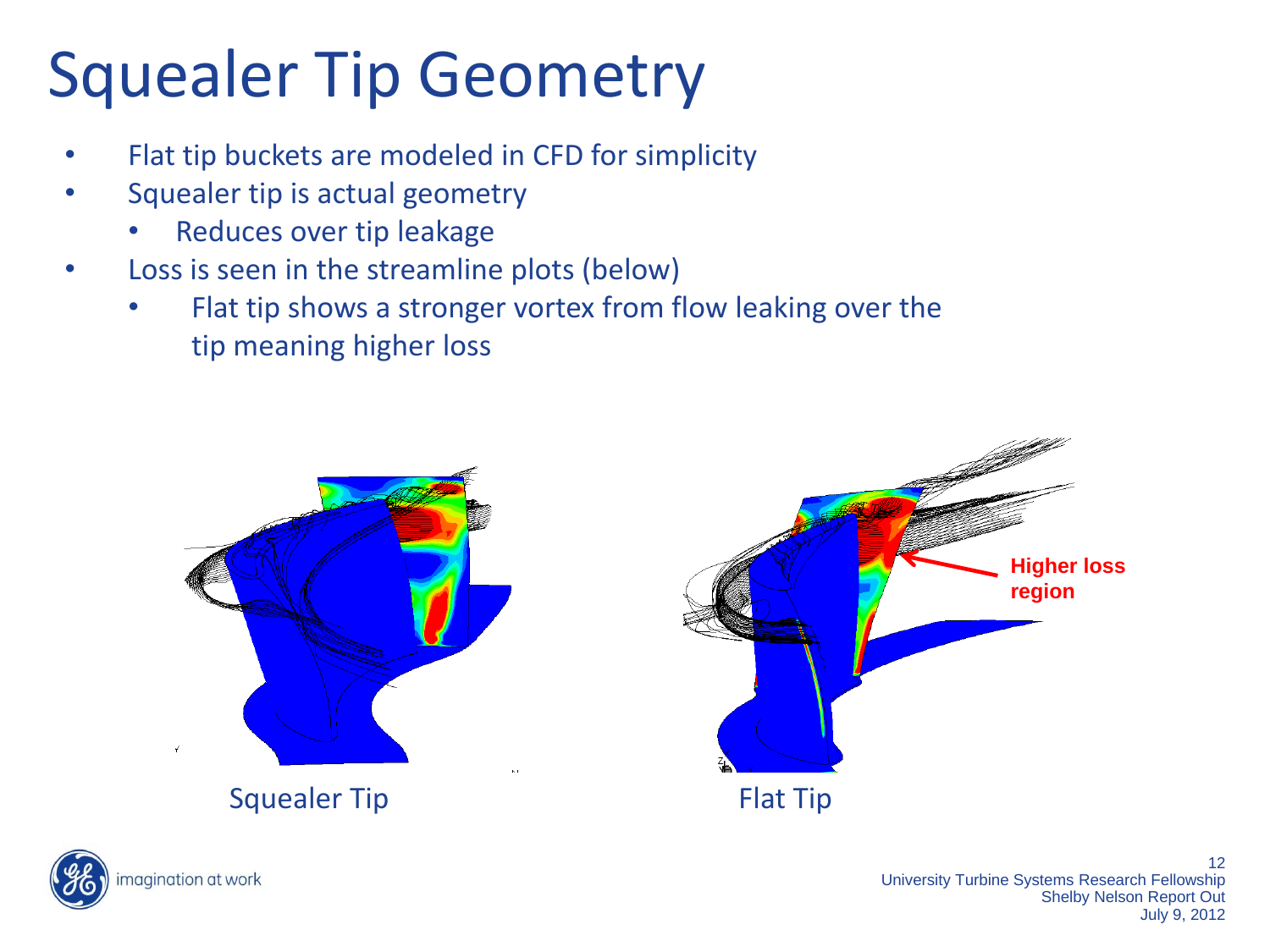# **Performance Effects**

**Overall Efficiency** 



- Squealer tip case has a steeper slope meaning a more drastic effect on performance when varying tip clearance.
- Problem could be grid related. One grid might be higher res than the other.
	- Next step: Run same type of grid for both flat tip and squealer tip

magination at work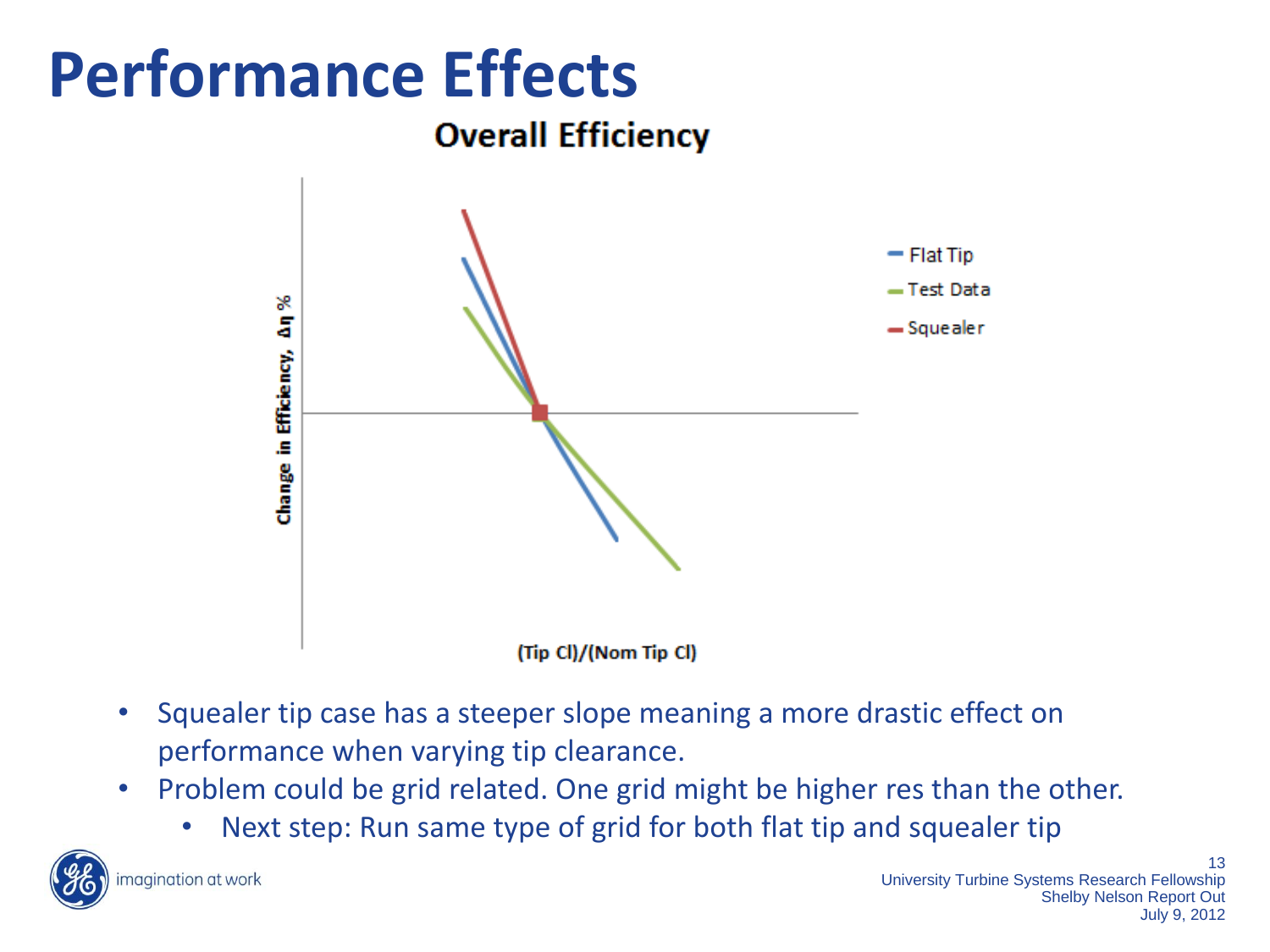# **Reynolds Sensitivity Study**

- Scaled source terms and kept same pressure ratio
- Ran each case with a fully turbulent model
- Checked to make sure loading diagrams were the same for each change in Reynolds number
- Plotted a performance curve with test data and CFD

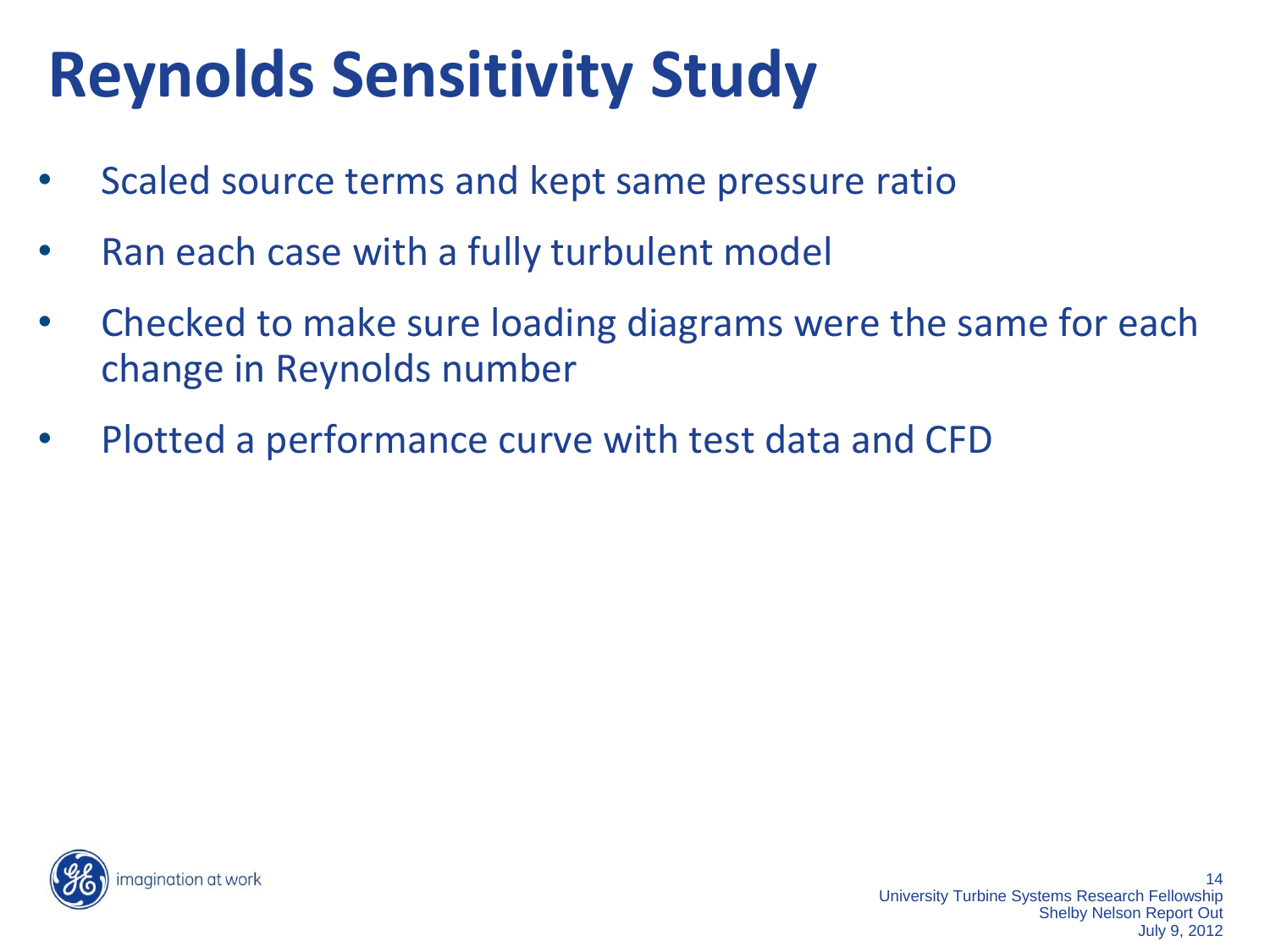## **Performance**



- Efficiency increases as Reynolds number increase
- Test data matches CFD fairly well near the design point, but drops off at low Reynolds number
- Next step: Run transition model at rig and engine Reynolds numbers

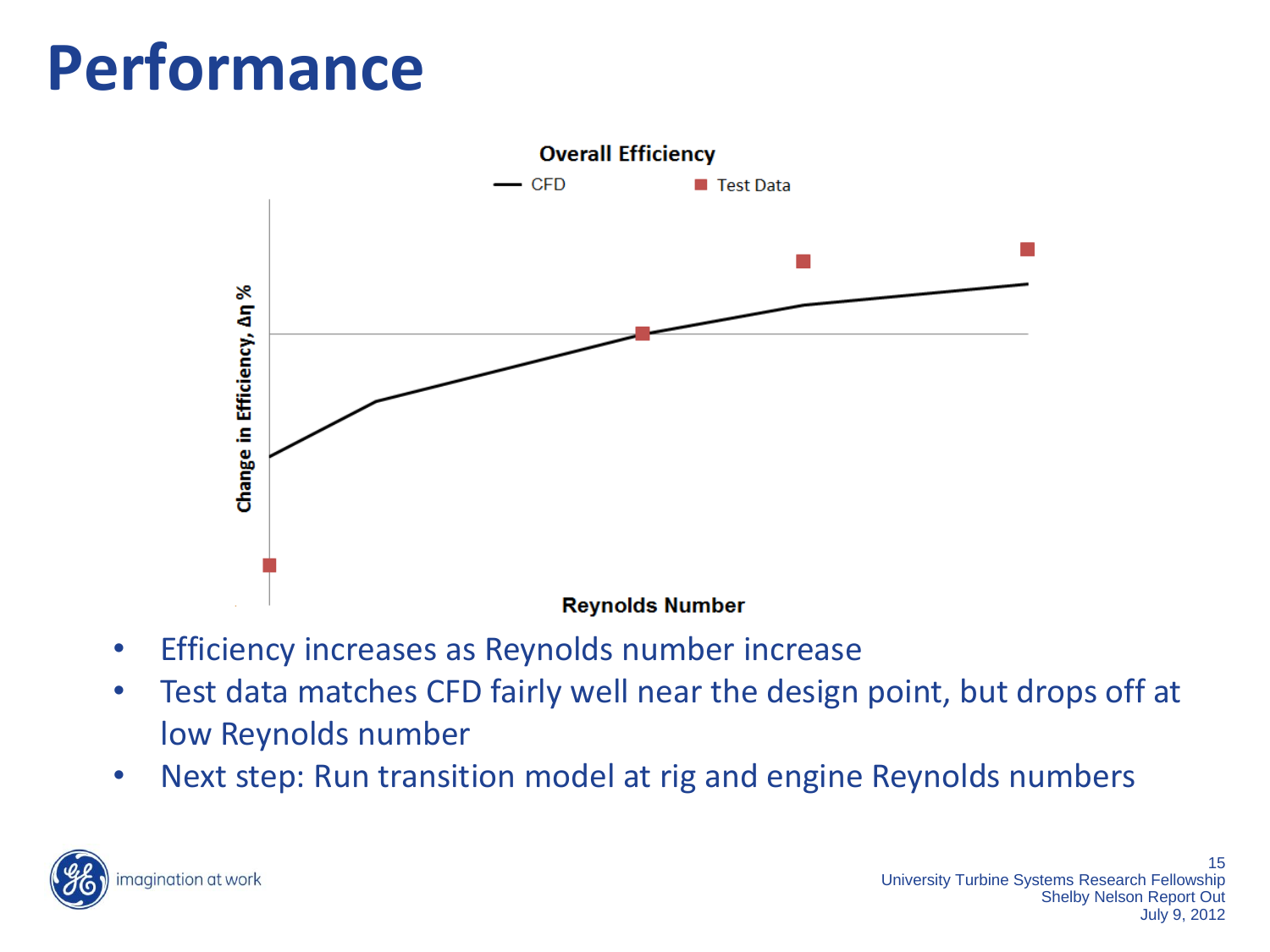# **Conclusions**

- MATLAB script will be used to plot transient loading diagrams
- Part-Span Shroud Cascade
	- ICEM meshing techniques used to create an unstructured grid of a 2D cross-section
	- Pressure ratio sweep shows how Mach number changes around a part-span shroud
- **Phase I Rig** 
	- Tip clearance study conveys that a larger tip gap will increase over tip leakage and decrease efficiency
	- Reynolds sensitivity shows an increase of performance at higher Reynolds numbers

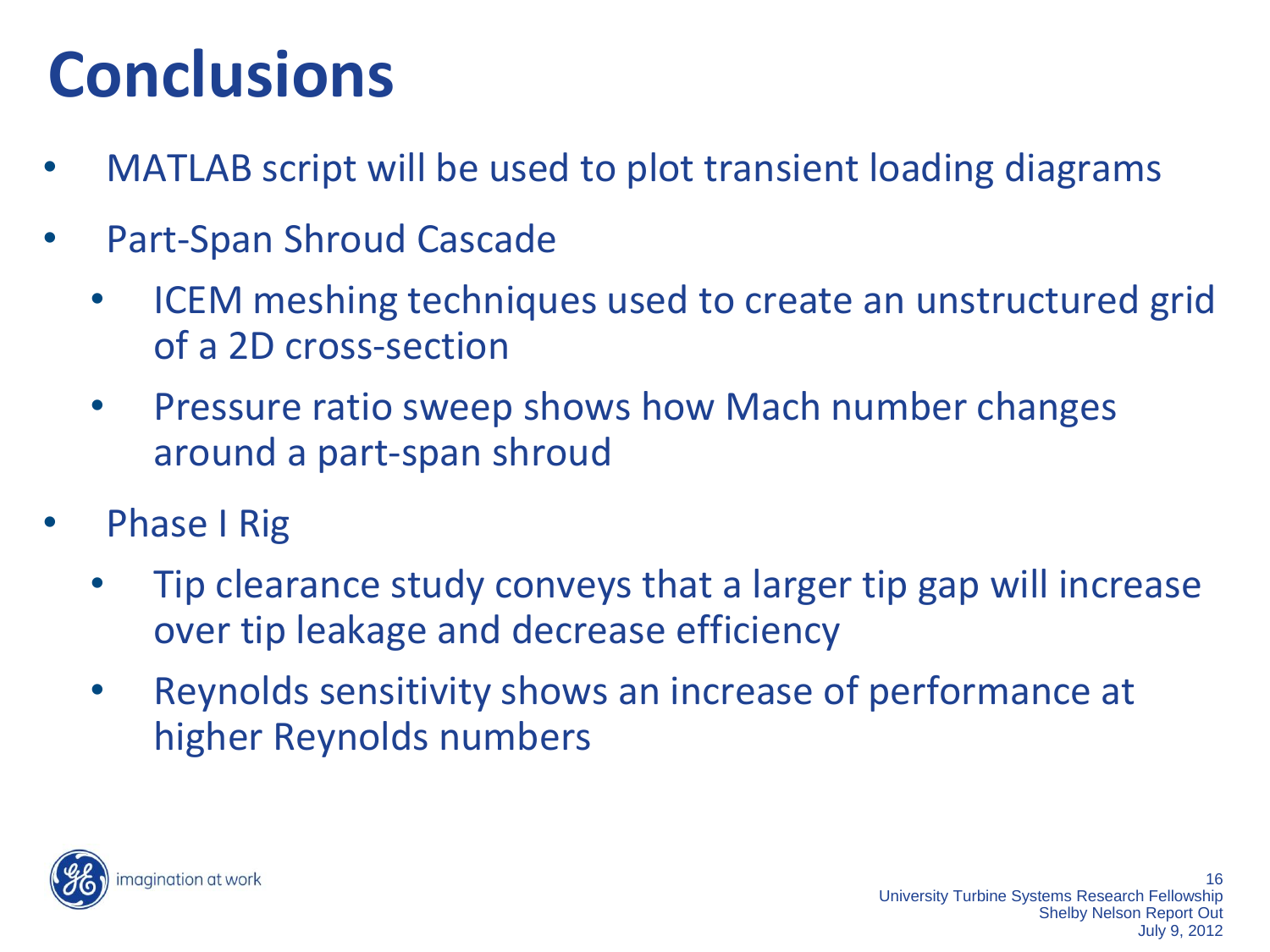# **Acknowledgements**

Special thanks to:

- UTSR Program for allowing me to work in the gas turbine field
- Gunnar Siden, Sylvain Pierre, Neil Ristau and the Turbine Aero team at GE for their mentorship
- US Department of Energy for investing in the UTSR fellowship program